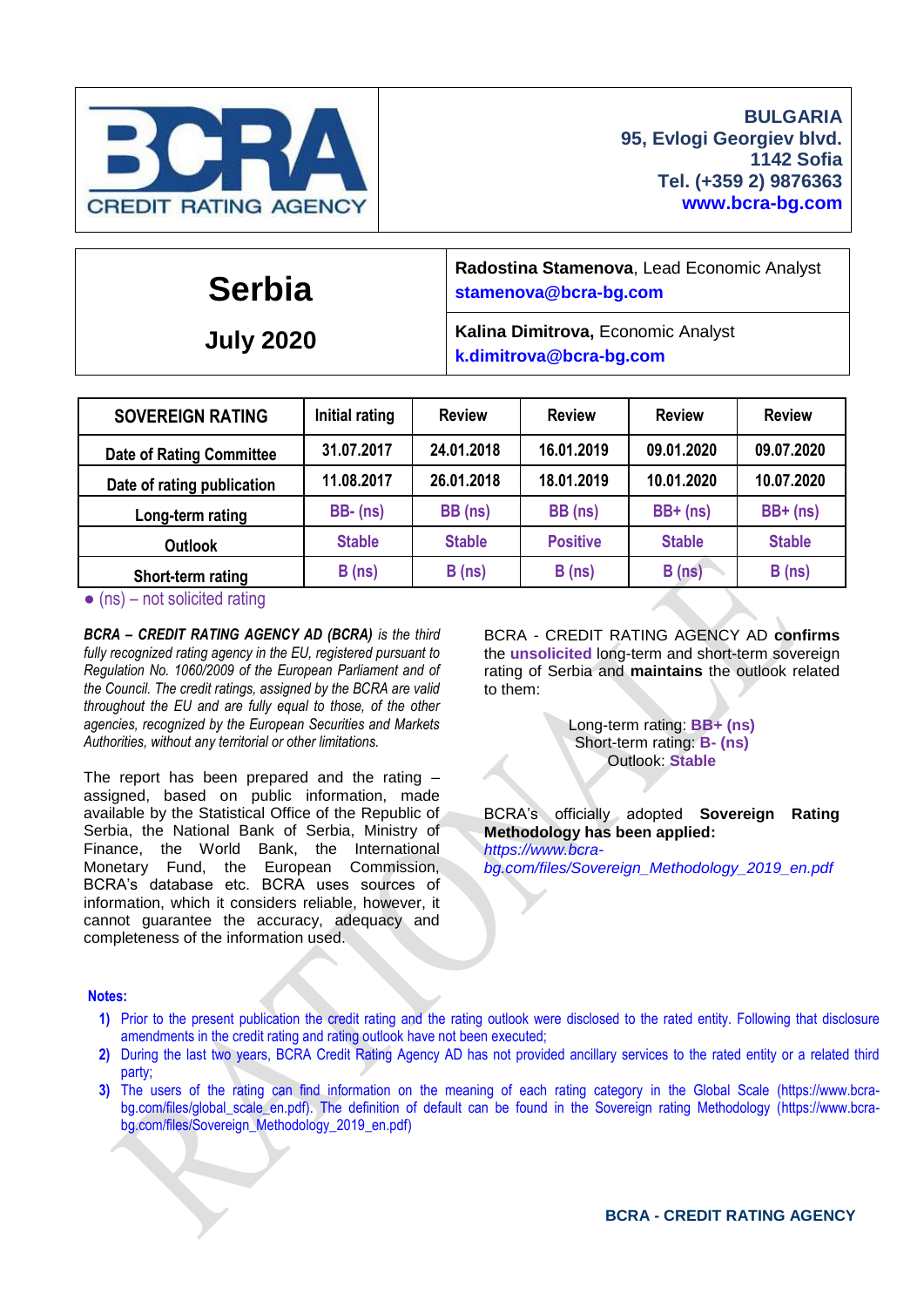

1142 Sofia

#### **Review report:**

Parliamentary and local **elections** were simultaneously held in Serbia on the 21st of June 2020. Initially scheduled for 26 April 2020, they were postponed due to а state of emergency, which lasted from the 15th of March to the 7th of May 2020 declared in response to the COVID-19 pandemic. Main opposition parties boycotted the election on the grounds that government control over the media precluded a free and fair election. The landslide of the ruling Serbian Progressive Party resulted in an absolute parliamentary majority for the next mandate and concreting its leading position. The success doubled according to the results from the local elections, too.

Meanwhile, Kosovo's new government abrogated on the 6th of June 2020 the tariffs on Serbian imports enforced in November 2018. This triggered the option for normalisation of the dialogue between the two parties – a prerequisite for the smooth path of the accession process of Serbia. The **EU accession** is a main strategic goal for Serbia, as the country has opened 18 out of 35 negotiations chapters so far, of which two chapters have been provisionally closed.





*Source: SORS*

The COVID-19 outbreak hit the Serbian **economy**  just after two years of strong investment-led GDP expansion. Despite the first pandemic effects, real GDP growth accelerated to 5.0% year-on-year in the first quarter of 2020, from 2.6% in the same prior-year period. Economic expansion once again was a result of robust broad-based domestic demand, with negative contribution coming from net exports. Household final consumption annually increased at a sustainable rate of 3.2%, whereas government consumption expenditure grew by 12.0%. Strong investment activity continued in the

## **tel.: (+359-2) 987 6363 www.bcra-bg.com**

first months of 2020 as fixed investment picked up by 10.7%, benefiting from low-interest rate environment and large public investment projects. Inventories build-up contributed positively as well. , while the negative contribution of net exports reached 3.3 pp. Real growth rate of Serbian exports markedly decelerated from 8.1% in Q1 2019 to 3.1% in Q1 2020. Concurrently, annual imports dynamic accelerated to 8.3% (from 7.8% in Q1 2019) amid continued investment cycle.





*Source: SORS*

Observed from the **production side**, annual GVA growth in the first three months of 2020 was driven by positive developments in both industry, construction and services. Aggregate services expanded by 5% compared to the same prior-year period, whereas the greatest contribution came from public services, as well as from information and communication. Gross value added in the construction sector saw a significant real growth of 19.6% reflecting both the private investment activity and the continued implementation of large infrastructure projects. Despite the deceleration of external demand, industrial production annually increased by 4.5% in Q1 2020 as the creation of new production capacities has supported its growth rate. The performance of the agriculture sector remained volatile, recording a negative growth of 0.2%.

Latest Eurostat data shows that Serbia ranks first among the European economies in terms of annual GDP growth in the first quarter of 2020. However, these results have been only moderately impacted by the COVID-19 crisis, as the state of emergency was declared in the second half of March. Thus, the full impact of the lockdown will be reflected in the results for the second quarter.

Although potentially milder than in other European countries, the pandemic will have a significant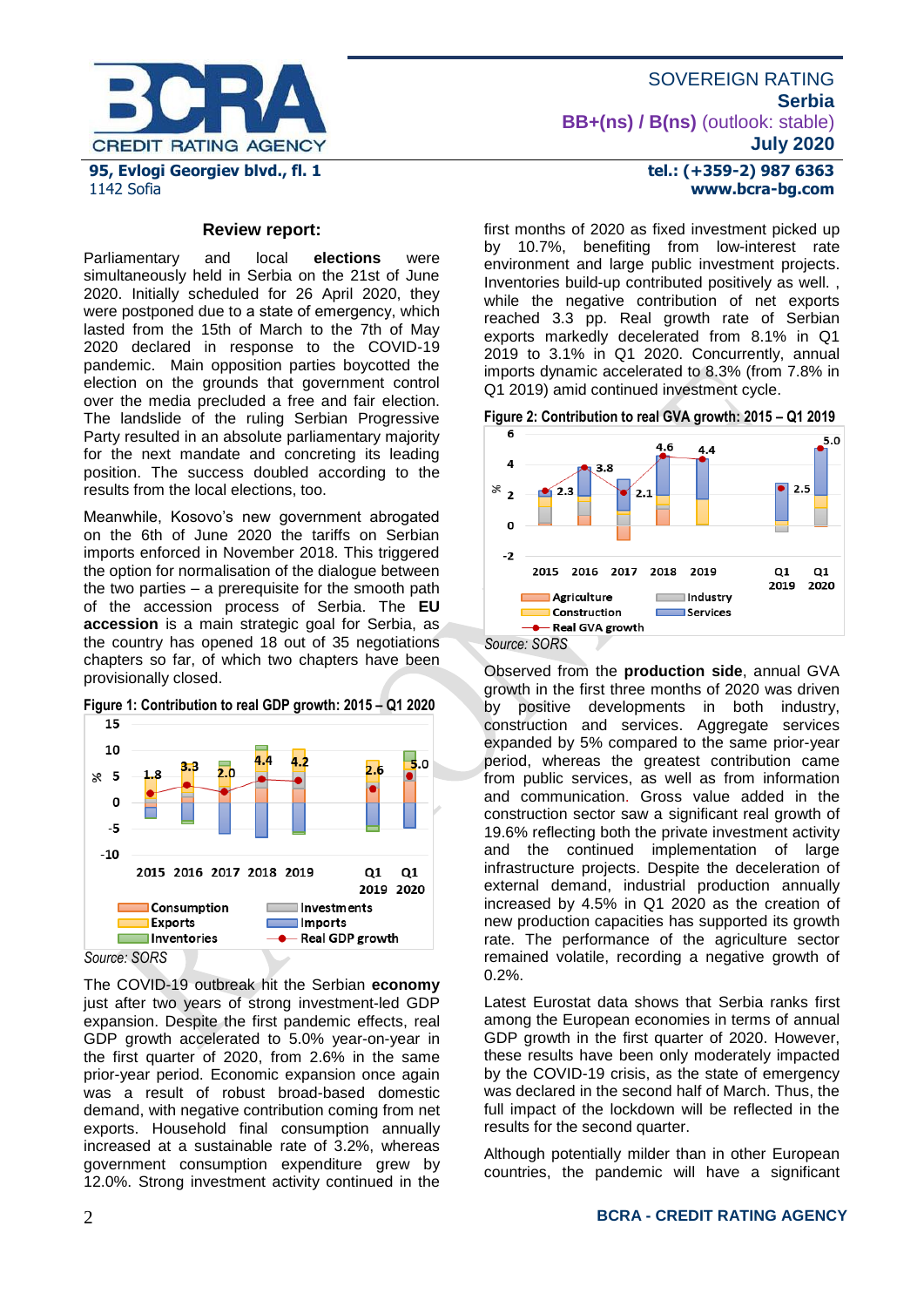

# 1142 Sofia

adverse impact on Serbia's economic activity. Private consumption will decline, due to broad lockdown measures, surge in unemployment and fall in household's disposable income. Also, high uncertainty and shrinking demand will weight on both domestic and foreign investment activity, while ongoing projects may be interrupted due to liquidity pressures. Concurrently, exports will decline, reflecting the economic contraction in country's main trading partners and supply chain disruptions. However, the negative contribution of net exports will be limited by the expected reduction in imports.

The European Commission projects<sup>1</sup> that the Serbian economy will contract by 4.1% in 2020, followed by a strong rebound of 6.1% in 2021. However, the recession magnitude and the recovery speed are yet uncertain to predict, as they will be shaped by the pandemic evolution and the timelines of the associated containment in the country, as well as by the dynamics of the recovery in the main trading partners.



Serbia's **current account** deficit widened to 6.9% of GDP in 2019, being mainly a result of a higher deficit on trade in goods and a reduction in secondary income surplus. In Q1 2020, the current account deficit continued to widen – to EUR 961 mln, from EUR 819 mln in the same prior-year period. Balance of payments developments in the first three months of 2020 were once again defined by the increase in the trade in goods deficit, which picked up by 27.1% on an annual basis. However, we expect a reduction in the overall current account deficit in 2020 as the coronavirus crisis will result in a sharp decline of domestic demand and imports, and accordingly - a trade balance improvement.

#### **tel.: (+359-2) 987 6363 www.bcra-bg.com**

Also, external financing shows a lower reliance on debt-creating inflows as the country has benefited from steady inflows of **foreign direct investment**. Net FDI inflows over the last 5 years averaged to 6.3% of GDP (peaking up to 7.8% of GDP in 2019) and were more than sufficient to cover the negative current account balances. Improvements in the business and investment climate were anticipated in the World Bank's **Doing Business Report** for 2020, in which Serbia has advanced four positions now ranking 44th out of 190 countries.





#### *Source: NBS*

<u>.</u>

**Gross external debt** at the end of March 2020 amounted to EUR 29 034 mln (62.1% of GDP<sup>2</sup> ), posting a nominal increase of EUR 616 mln compared to the end of 2019. The increase was prompted by the higher private sector debt, which picked up by a total of EUR 687 mln in the first three months of 2020. Concurrently, public external debt decreased by EUR 71 mln to EUR 13 794 mln (47.5% of total external debt). In terms of remaining maturity, the relative share of short-term debt in total external debt slightly increased to 20.5%, from 19.4% at the end of 2019.

The resilience to external shocks is bolstered by the accumulation of **foreign exchange reserves**, which reached EUR 14 345 mln at the end of May 2020, increasing by EUR 966 mln compared to their end-2019 value. The May increase in foreign reserves was attributable to the inflows from the EUR 2 bln Eurobond issue. The level of reserves is broadly adequate per various metrics, covering about 6 months' worth of country's imports or more than 240% of short-term external debt at remaining maturity.

<u>.</u>

<sup>&</sup>lt;sup>1</sup> Spring 2020 Economic Forecast

<sup>2</sup> The GDP ratio is calculated using the sum of GDP for the four preceding quarters.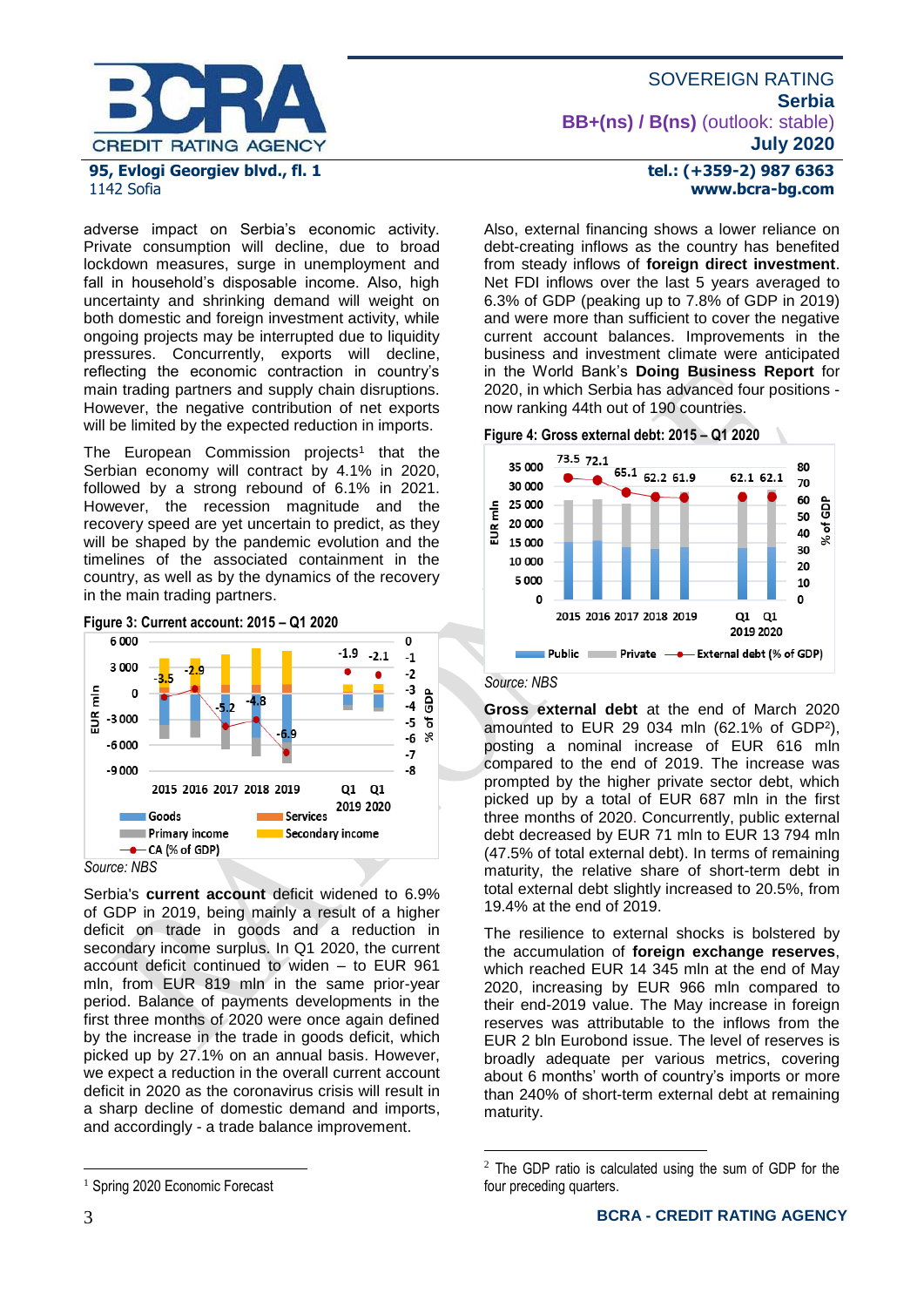

## 1142 Sofia

**Figure 5: CPI – annual rate of change: 2017– V 2020**



Reflecting the considerable fall in the oil prices and the negative effects of coronavirus on domestic demand, annual **CPI inflation** rapidly decelerated to 0.7% in May 2019. Inflation is likely to remain below the lower end of the target range (1.5%) in 2020, while rebounding in 2021 due to the recovery. In parallel, the **dinar** remained broadly stable against the euro in H1 2020, despite the heightened uncertainty in the international financial market, while the NBS has continued its practice of intervening in the foreign exchange market to smooth excessive short-term volatility.

**Labour market** conditions continued to improve in 2019 helped by growing economy and strong FDI. Employment remained on the rise while the unemployment rate reached 10.4% in 2019. The first quarter of 2020 saw satisfactory results as well. The unemployment rate fell to 9.7% while annual employment losses were reported only in the total industry among the broadest economic sectors.

A number of regulation changes aimed at reducing the wage burden; countering shadow economy; addressing high NEET rate as well as public sector and minimum wage hikes have become effective since the beginning of 2019. Their effects are prevented to fully unfold at the current situation of economic restrictions and job losses and are difficult to assess, respectively. The anti-crisis economic policy of the Serbian government implemented new generous income support measures during the lockdown. Health sector wage increase; wage subsidies of the regulatory<br>minimum for all SME employees and minimum for all SME employees and entrepreneurs, and of ½ net minimum wage for employees in large private companies and for employees who are currently not working are provided.

Generally, in the first quarter of 2020, net monthly **wages** saw new 10.3% growth in nominal terms after their acceleration by 10.6% in 2019. **GDP per capita** in Serbia (EUR 6 590 in 2019) is, however, much lower than the EU-average (EUR 31 970) and

#### **tel.: (+359-2) 987 6363 www.bcra-bg.com**

below the measure in neighbouring states like Bulgaria, Romania, and Croatia, which hold the last places among the EU-members. Measured by purchasing power parity, GDP per capita reaches 40.5% of the EU-average as of 2019.





Prudent **fiscal policy** implemented since 2015 has significantly improved public finance metrics. The budget balance transformed from a deficit of 6.2% of GDP in 2014 to surpluses in 2017 and 2018, while a small deficit of 0.2% of GDP was recorded in 2019. These developments have created an ample fiscal space to cushion the economic and social effects current economic and social effects of the COVID-19 shock.

Faced with this crisis, the government deployed a prompt policy response - a package of measures amounting to about EUR 5.1 bln (11% of GDP) which includes:

- Universal cash transfer of EUR 100 to each citizen over 18 years old;
- Wage subsidies for private sector employees;
- 3-month deferment of labour taxes and social security contributions for all private companies, to be repaid in 24 instalments starting from 2021;
- Deferment corporate income tax advance payment during the second quarter of 2020;
- 10% wage increase for public healthcare sector and increased healthcare spending;
- A state guarantee scheme for bank loans to SMEs;
- Financial support to the corporate sector through the Development Fund.

The package has a direct budgetary impact of around 6% of GDP and another 5% in liquidityenhancing measures. Its implementation, together with the expected sharp decline in revenues, will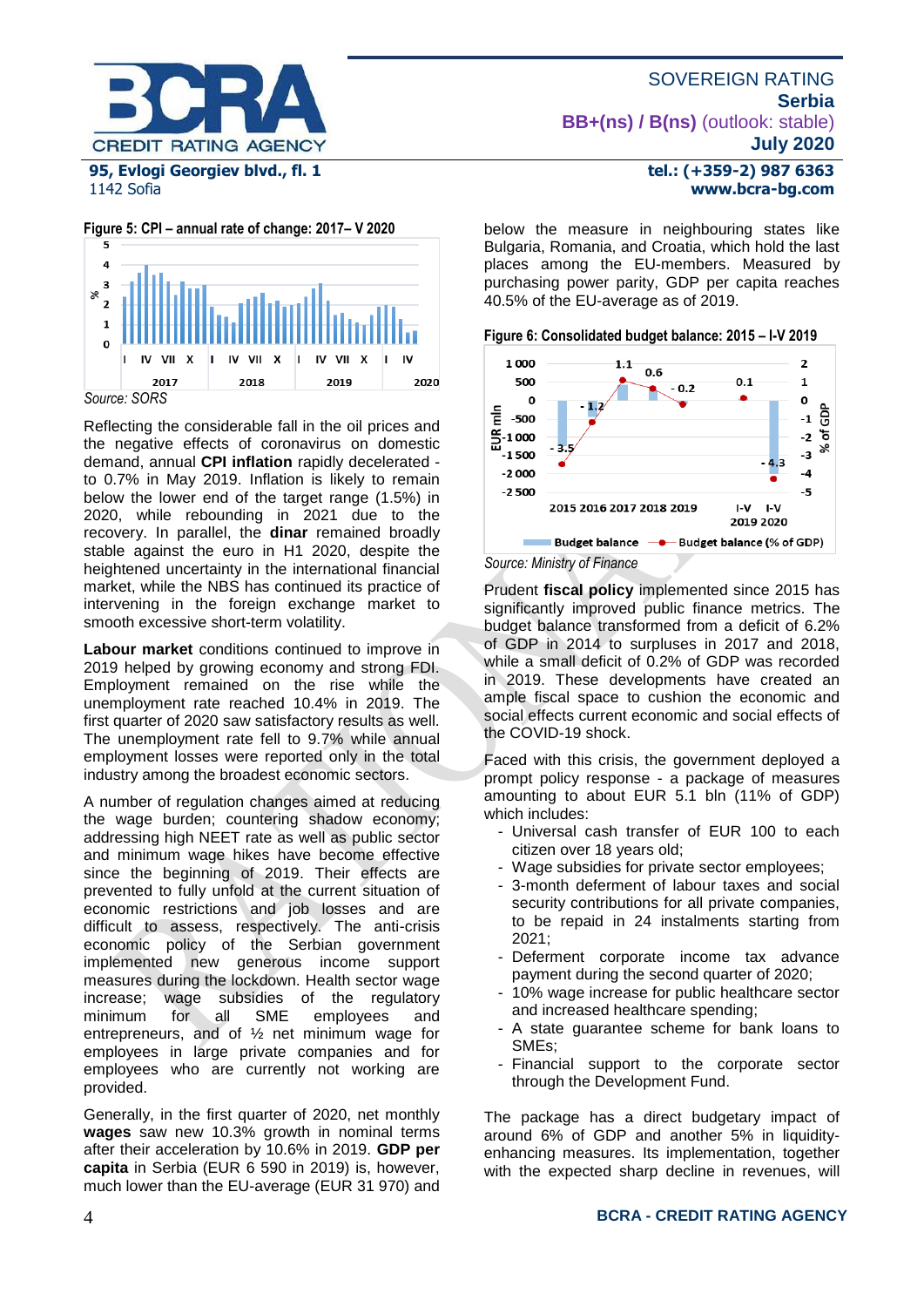

### **tel.: (+359-2) 987 6363 www.bcra-bg.com**

strongly deteriorate the fiscal result in 2020. In January-May 2020, consolidated budget revenues already fell by 6.9% year-on-year, whereas tax revenues declined by 5%, non-tax revenues went down by 22.4%, and grants increased by 32.7%. Concurrently, public expenditure rose by 20.6%,

mainly driven by higher subsidies and purchases of goods and services. As a result, general government budget posted a deficit of EUR 2004 mln (4.3% of the projected GDP) in the first five months of 2020. This represents a major slippage compared to the surplus of EUR 55 mln (0.1% of GDP) recorded in the same period of 2019.

Full-year budget deficit in 2020 is now expected to reach around 7% of GDP, while a deficit of 0.5% of GDP was initially projected. We believe that the fiscal slippage is justified and only transitional before the consolidation process resumes back in 2021. However, in case of a steeper decline of economic activity and much slower recovery, public finance deterioration will accelerate and may prove a resistant problem.





*Source: Ministry of Finance*

Thanks to fiscal discipline and cautious debt management, Serbia's **government debt**-to-GDP ratio has followed a firm downward path prior to the pandemic. General government debt fell from 70.7% in 2015 to 53% of GDP at the end of 2019, but is now expected to bounce back to around 60% of GDP, due to the heightened financing needs. Stimulus measures would be finance from fiscal reserves, EU and IFIs funding, and additional debt issuance. In May 2020, Serbia successfully raised EUR 2 bln from a seven-year Eurobond issue with a coupon of 3.125%. Overall, general government debt increased by EUR 2 844 mln in the first five months of 2020, reaching EUR 27 198 mln (58.1% of the projected GDP),

**Figure 8: Currency structure of Central government debt as of end-May 2020**



*Source: Ministry of Finance*

**Debt structure** has improved in many aspects, thus mitigating the vulnerabilities. The interest rate risk is relatively low, given the small share of public debt contracted at variable rates (14.2%). In addition, the extension of the average maturity of outstanding debt, as well as lower borrowing costs have decreased the refinancing risk. However, the still high share of foreign currency-denominated debt (72.3% of total central government debt) represent a risk as it could inflate the public debt level in case of unfavourable exchange rate movements of the dinar.

The **monetary policy** has proved appropriate in recent years, and it stays so during the current crisis. The NBS cut the key policy rate three times in 2019 to 2.25% by the year's end, and other three times in the first half of 2020 to reach 1.25%. Further monetary easing is designed to mitigate the negative effects of the crisis and support economic recovery while inflationary pressures remain low. Although the system is excessively liquid, the NBS has supplied additional liquidity (dinar and FX) to provide its smooth functioning in any case.

The **banking system** has strengthened its fundamentals and resilience to shocks, respectively. Domestic deposit keeps a steady upward trend proving that the system becomes more trusted. The credit growth of the non-financial sector has also been robust in 2019 and Q1 2020 in line with the economic expansion. The high euroisation of loans has been a challenge, however, and it was additionally boosted in the segment of mortgage loans with the application of the Law on the conversion of housing loans indexed to Swiss francs from May 2019. Concurrently, according to the regular reports on **dinarisation** of the Serbian financial system (released by NBS), the process saw an overall acceleration in Q1 2020.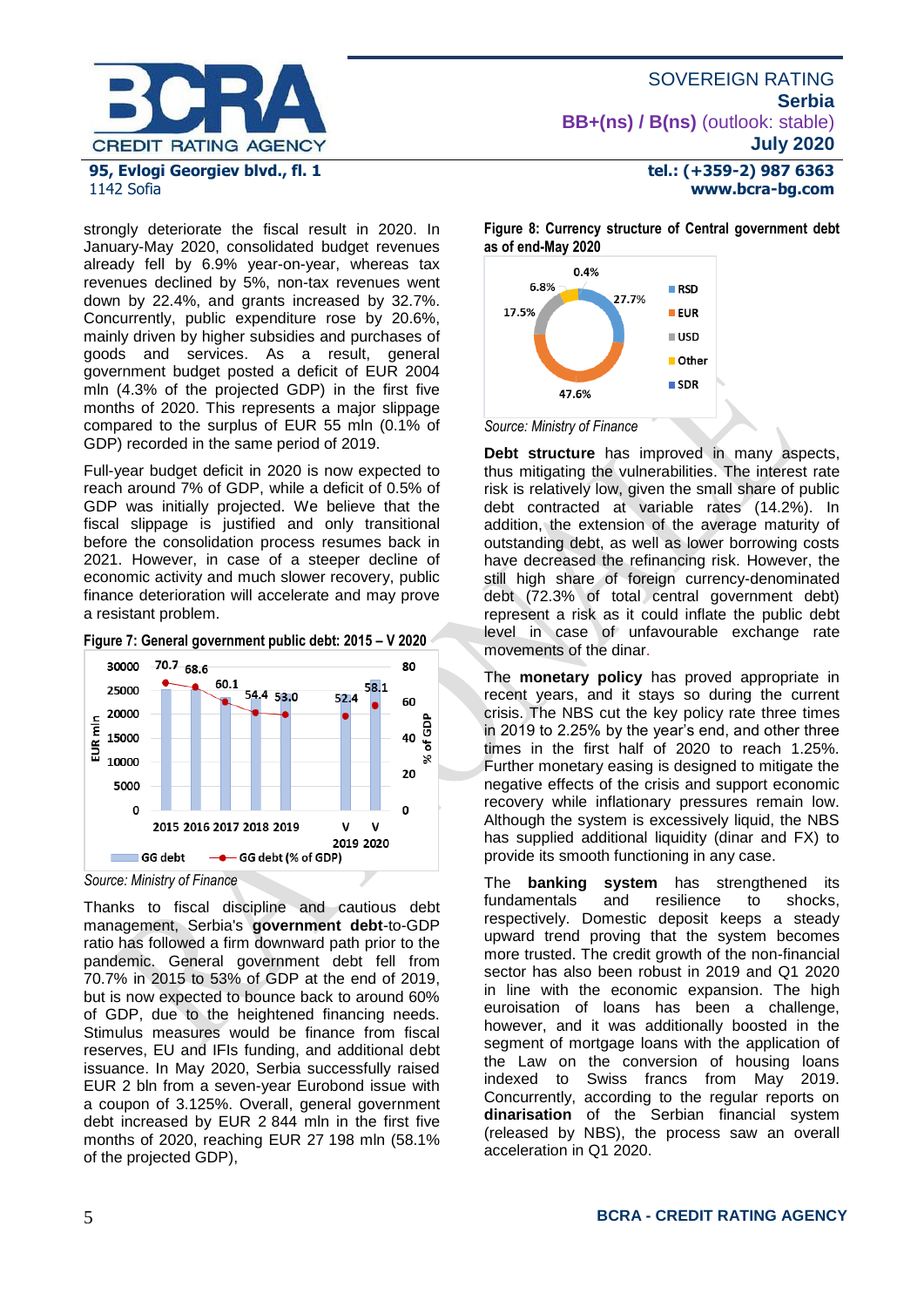

1142 Sofia

The law on conversion adopted in April 2019 helped further the progress in the NPL resolution by writing-off a significant portion of former CHF mortgage loans.

**Figure 9: NPL and NPL provisions: 2015 – III 2020**



*Source: National Bank of Serbia*

The quality of the banks' portfolio has markedly improved. The NPL ratio shrank to 4.0% as of Q1 2020, down by 1.5pp. on an annual basis and yet beyond comparison with the values recorded in years preceding the NPL Resolution Strategy implementation (exceeding 20% of total gross loans). Having in mind the favourable capital ratios (CAR reaching 22.7% as of end-March 2020) and the generated profitability (ROA of 1.8%; ROE of 10.5%), the system has the resource to withstand the unpreceded economic crisis induced by the COVID-19 spreading and respective lockdown measures. Banks are going to face the consequences from business and individuals hardship and debt payments moratorium on their 2020 performance.

#### **tel.: (+359-2) 987 6363 www.bcra-bg.com**

#### **Outlook:**

The **stable outlook** of the Sovereign Rating of Serbia reflects BCRA's opinion that currently risks are broadly balanced. The COVID-19 pandemic will have significant adverse impact on economic activity, however, Serbia faces this crisis in a much better position than a decade ago. Track record of prudent policy mix has created fiscal space to cushion the economic and social effects of the pandemic. Fiscal metrics are set to strongly deteriorate this year, but should resume on a downward trajectory in 2021. In addition, the country has benefited from large FDI inflows, while external vulnerabilities are mitigated by a comfortable level of foreign exchange reserves.

**Positive pressures** on the Sovereign Rating and the Outlook may arise in case of:

- Implementation of important structural reforms, raising the country's growth potential;
- Stronger than anticipated fiscal results:
- Sustained reduction in external imbalances;

**Negative pressures** on the Sovereign Rating and the Outlook may arise in case of:

- Continued fiscal loosening, leading to a rapid increase of public debt
- Intensification in external imbalances and capital outflows related to sudden shift in investors' sentiment and risk aversion;
- Diminishing foreign reserve buffer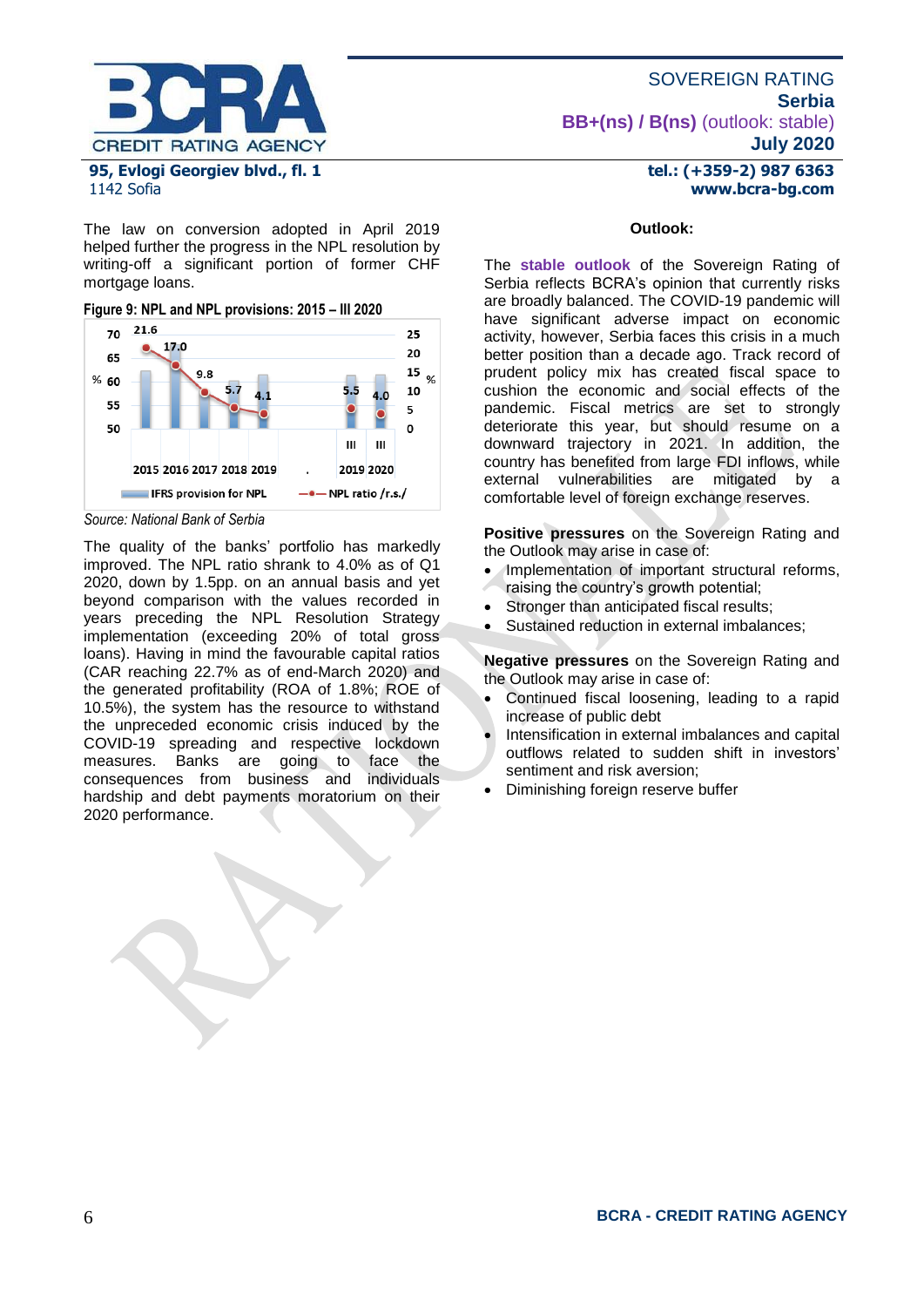

#### **tel.: (+359-2) 987 6363 www.bcra-bg.com**

#### **Regulatory announcements**

#### **Rating initiative:**

#### **This rating is unsolicited**

| <b>Unsolicited sovereign rating</b>                       |     |
|-----------------------------------------------------------|-----|
| With Rated Entity or Related Third Party<br>Participation | NO. |
| With Access to Internal Documents                         | NO. |
| With Access to Management                                 | NΟ  |

The complete version of BCRA's policy on unsolicited credit/sovereign ratings can be downloaded through the following link:

[https://www.bcra-bg.com/files/policy\\_unsolicited\\_rating\\_en.pdf](https://www.bcra-bg.com/files/policy_unsolicited_rating_en.pdf)

#### **Clarifying Notes**

There may be some differences in the stated values and changes in the analysed indicators due to the conversion of those values in another currency (namely in EUR). The used exchange rate is the publically announced by the National Bank of Republic of Serbia as the average value for the corresponding period (i.e. yearly, quarterly and monthly). There may also be some differences stemming from using average values for the period rather than end-period values. The cited growth rates in the current report are based on changes in national currency, except for data recorded in EUR (i.e. Balance of payments, External debt, Net international investment position). The data on which the current report is based includes the public data available until July 2020, with some exceptions, for which data is released more frequently.

#### **Summary of the minutes of the Rating Committee:**

On July 9, 2020, the Rating Committee of BCRA – CREDIT RATING AGENCY (BCRA) had a session, on which the **Report regarding the confirmation of the unsolicited sovereign rating of Serbia** was discussed**.** The session was headed by Dr Kiril Grigorov - chairmen of the Rating Committee.

The members of the Rating Committee discussed the grades of numerous credit rating factors included in the **Rating Model** and analysed in the **Credit Rating Report** according to the **Sovereign Rating Methodology**.

The members of the Committee reviewed the qualitative and quantitative risk factors, taking in account the expected impact of the global coronavirus pandemic. Key points discussed included: 1) domestic politics; 2) macroeconomic fundamentals and growth outlook; 3) external metrics and reserves adequacy; 4) package of economic measures to mitigate the negative effects of the pandemic: 4) public debt sustainability, and 5) banking system developments.

**The sovereign ratings and the related outlook have been confirmed based on the above discussion.**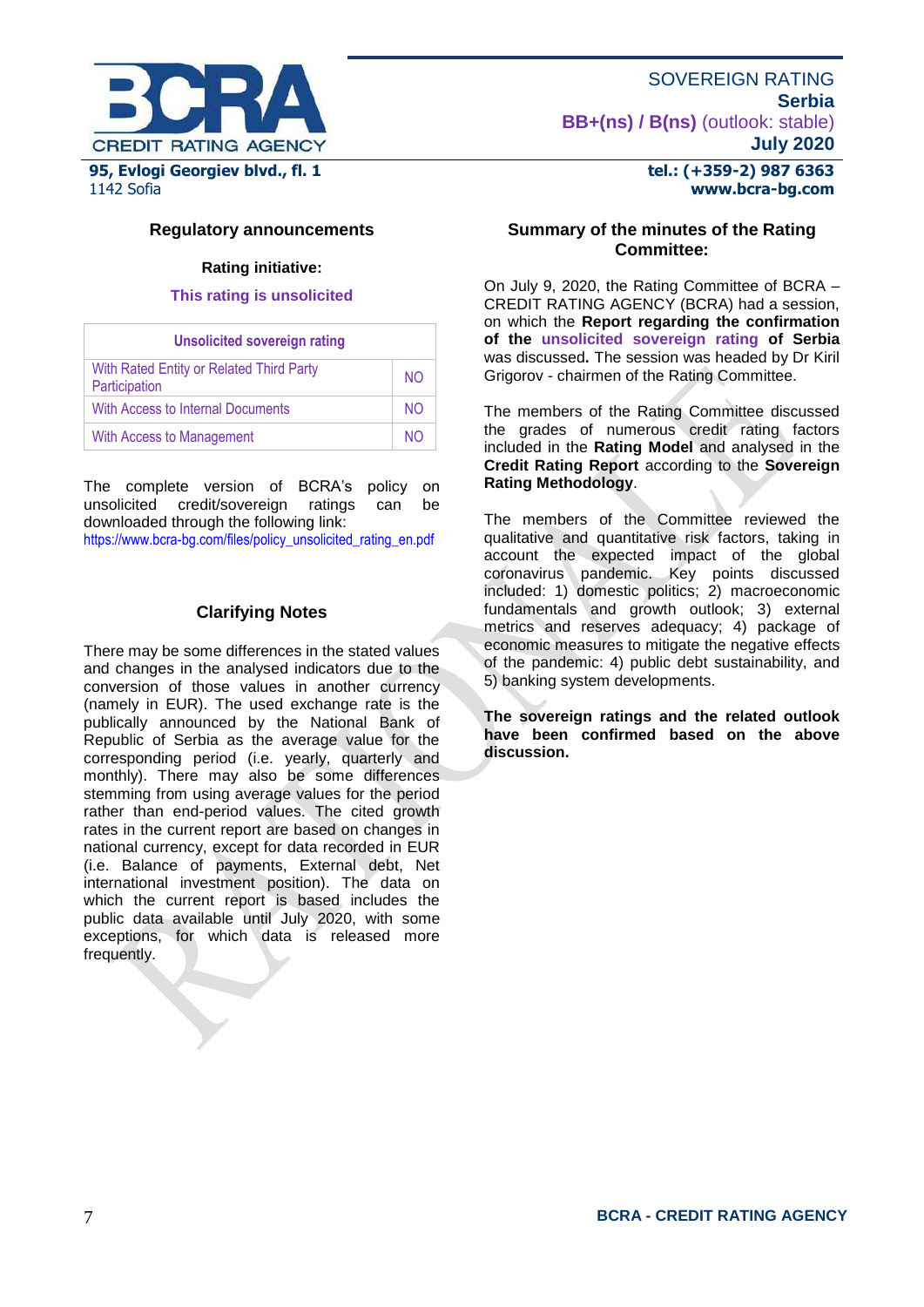

**95, Evlogi Georgiev blvd., fl. 1** 1142 Sofia

**tel.: (+359-2) 987 6363 www.bcra-bg.com** 

**Tables:**

| Country                   | Development classification                                 |
|---------------------------|------------------------------------------------------------|
| <b>Republic of Serbia</b> | <b>Emerging and Developing Europe (IMF classification)</b> |

| <b>MAIN MACROECONOMIC INDICATORS</b>           |                        |                        |          |          |           |          |          |
|------------------------------------------------|------------------------|------------------------|----------|----------|-----------|----------|----------|
|                                                | 2020<br>Q <sub>1</sub> | 2019<br>Q <sub>1</sub> | 2019     | 2018     | 2017      | 2016     | 2015     |
| GDP, current prices (EUR millions)             | 33 406                 | 31 448                 | 45 912   | 42 855   | 39 183    | 36 723   | 35716    |
| Final consumption                              | 28 645                 | 26 983                 | 39 111   | 36 790   | 34 089    | 31 913   | 31 578   |
| Gross fixed capital formation                  | 7 0 8 9                | 6 192                  | 10 299   | 8 5 9 5  | 6953      | 6 2 2 4  | 5989     |
| Inventories                                    | 339                    | 674                    | 519      | 1 1 2 1  | 723       | 352      | 642      |
| Net exports                                    | $-2667$                | $-2400$                | $-4.017$ | $-3650$  | $-2583$   | $-1766$  | $-2493$  |
| Exports of goods and services                  | 17 602                 | 16 078                 | 23 850   | 21 760   | 19 804    | 17853    | 16 170   |
| Imports of goods and services                  | 20 269                 | 18 4 78                | 27 867   | 25 410   | 22 386    | 19619    | 18 663   |
| Real GDP growth (%)                            | 5.0                    | 2.6                    | 4.2      | 4.4      | 2.0       | 3.3      | 1.8      |
| Average net monthly wage (EUR)                 | 504                    | 455                    | 466      | 420      | 395       | 374      | 368      |
| Unemployment rate <sup>1</sup> (%)             | 9.7                    | 12.1                   | 10.4     | 12.7     | 13.5      | 15.3     | 17.7     |
| CPI, annual rate of change, period average (%) | 1.7                    | 2.4                    | 1.9      | 2.0      | 3.2       | 1.1      | 1.4      |
| Average exchange rate RSD/EUR                  | 117.57                 | 118.23                 | 117.85   | 118.27   | 121.34    | 123.12   | 120.73   |
| Average exchange rate RSD/USD                  | 106.61                 | 104.05                 | 105.28   | 100.28   | 107.50    | 111.29   | 108.85   |
| <b>EXTERNAL SECTOR</b>                         |                        |                        |          |          |           |          |          |
|                                                | 2020                   | 2019                   | 2019     | 2018     | 2017      | 2016     | 2015     |
| <b>EUR</b> million                             | Q <sub>1</sub>         | Q <sub>1</sub>         |          |          |           |          |          |
| Current account, net                           | $-961$                 | $-819$                 | $-3160$  | $-2076$  | $-2051$   | $-1075$  | $-1234$  |
| Goods                                          | $-1614$                | $-1270$                | $-5616$  | $-5085$  | $-3997$   | $-3119$  | $-3645$  |
| Services                                       | 319                    | 204                    | 1 0 4 9  | 995      | 966       | 907      | 729      |
| Primary income                                 | $-457$                 | $-625$                 | $-2477$  | $-2182$  | $-2533$   | $-2022$  | $-1658$  |
| Secondary income                               | 791                    | 872                    | 3884     | 4 1 9 7  | 3514      | 3 1 5 9  | 3 3 4 0  |
| Net FDI                                        | 817                    | 792                    | 3583     | 3 1 5 7  | 2418      | 1899     | 1804     |
| Official foreign reserves                      | 13 115                 | 11 440                 | 13 3 78  | 11 262   | 9962      | 10 205   | 10 378   |
| Gross external debt                            | 29 0 34                | 26 913                 | 28 4 18  | 26 662   | 25 5 26   | 26 4 94  | 26 234   |
| International investment position              | $-41630$               |                        | -40 599  | $-37570$ | $-355579$ | $-34672$ | $-33877$ |
| % of GDP <sup>2</sup>                          |                        |                        |          |          |           |          |          |
| Current account, net                           | $-2.1$                 | $-1.9$                 | $-6.9$   | $-4.8$   | $-5.2$    | $-2.9$   | $-3.5$   |
| Goods                                          | $-3.5$                 | $-2.9$                 | $-12.2$  | $-11.9$  | $-10.2$   | $-8.5$   | $-10.2$  |
| Services                                       | 0.7                    | 0.5                    | 2.3      | 2.3      | 2.5       | 2.5      | 2.0      |
| Primary income                                 | $-1.0$                 | $-1.4$                 | $-5.4$   | $-5.1$   | $-6.5$    | $-5.5$   | $-4.6$   |
| Secondary income                               | 1.7                    | 2.0                    | 8.5      | 9.8      | 9.0       | 8.6      | 9.4      |
| Net FDI                                        | 1.7                    | $1.8\,$                | 7.8      | 7.4      | 6.2       | 5.2      | 5.1      |
| Official foreign reserves                      | 28.1                   | 26.4                   | 29.1     | 26.3     | 25.4      | 27.8     | 29.1     |
| Gross external debt                            | 62.1                   | 62.1                   | 61.9     | 62.2     | 65.1      | 72.1     | 73.5     |
| International investment position              | $-89.1$                |                        | $-88.4$  | $-87.7$  | $-90.8$   | $-94.4$  | $-94.9$  |